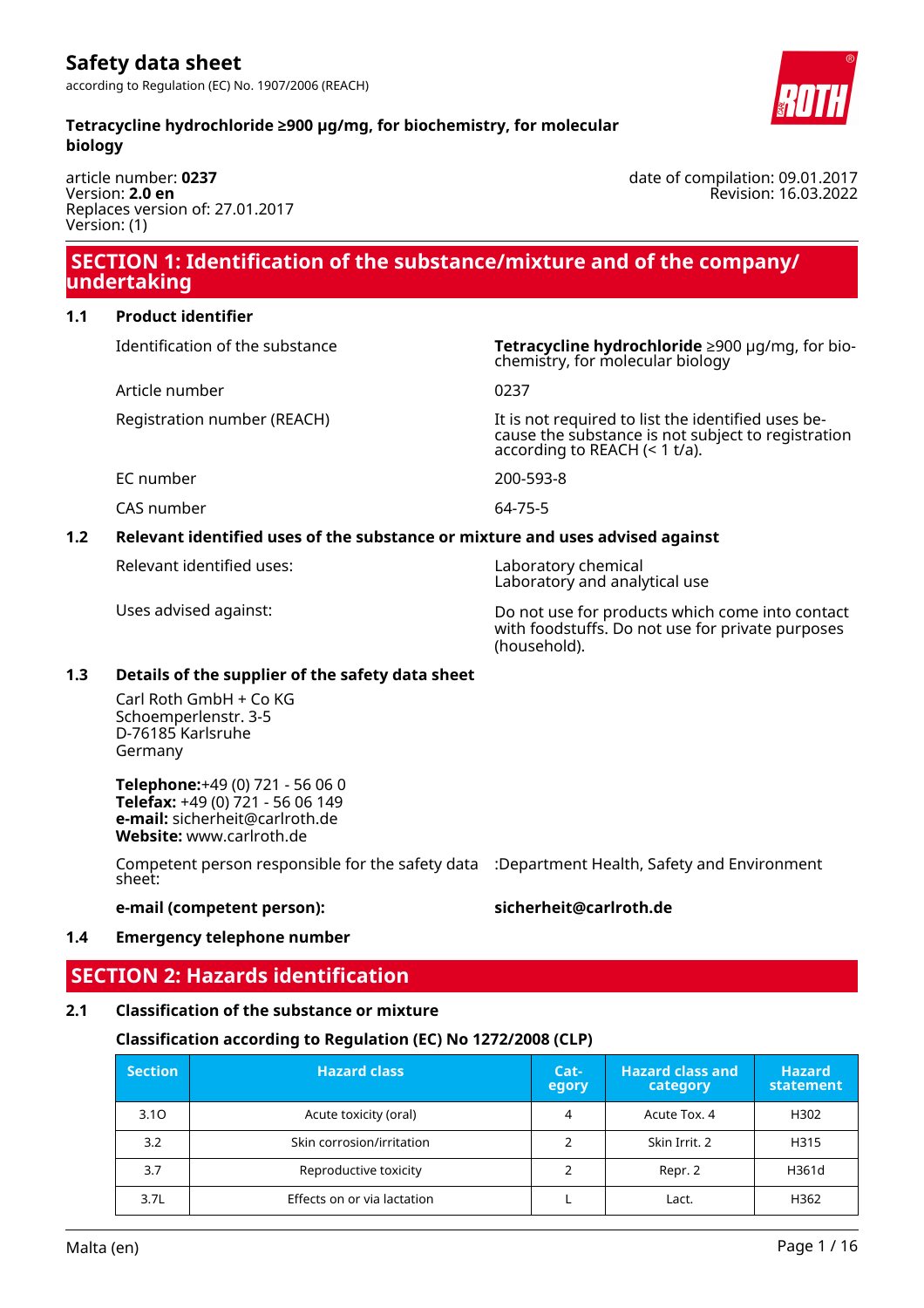according to Regulation (EC) No. 1907/2006 (REACH)

#### **Tetracycline hydrochloride ≥900 µg/mg, for biochemistry, for molecular biology**

article number: **0237**

For full text of abbreviations: see SECTION 16

#### **2.2 Label elements**

#### **Labelling according to Regulation (EC) No 1272/2008 (CLP)**

**Signal word Warning**

**Pictograms**

GHS07, GHS08



#### **Hazard statements**

| H <sub>302</sub> | Harmful if swallowed                                |
|------------------|-----------------------------------------------------|
| H315             | Causes skin irritation                              |
| H361d            | Suspected of damaging the unborn child (if exposed) |
| H362             | May cause harm to breast-fed children               |

#### **Precautionary statements**

#### **Precautionary statements - prevention**

| P260 | Do not breathe dust                   |
|------|---------------------------------------|
| P280 | Wear protective gloves/eye protection |

#### **Precautionary statements - response**

| P301+P312 | IF SWALLOWED: Call a POISON CENTER/doctor if you feel unwell |
|-----------|--------------------------------------------------------------|
| P302+P352 | IF ON SKIN: Wash with plenty of water                        |
| P308+P313 | IF exposed or concerned: Get medical advice/attention        |

For professional users only

#### **Labelling of packages where the contents do not exceed 125 ml**

Signal word: **Warning**

Symbol(s)



H361d Suspected of damaging the unborn child (if exposed).<br>H362 May cause harm to breast-fed children. May cause harm to breast-fed children. P280 Wear protective gloves/eye protection. P308+P313 IF exposed or concerned: Get medical advice/attention.

#### **2.3 Other hazards**

#### **Results of PBT and vPvB assessment**

According to the results of its assessment, this substance is not a PBT or a vPvB.



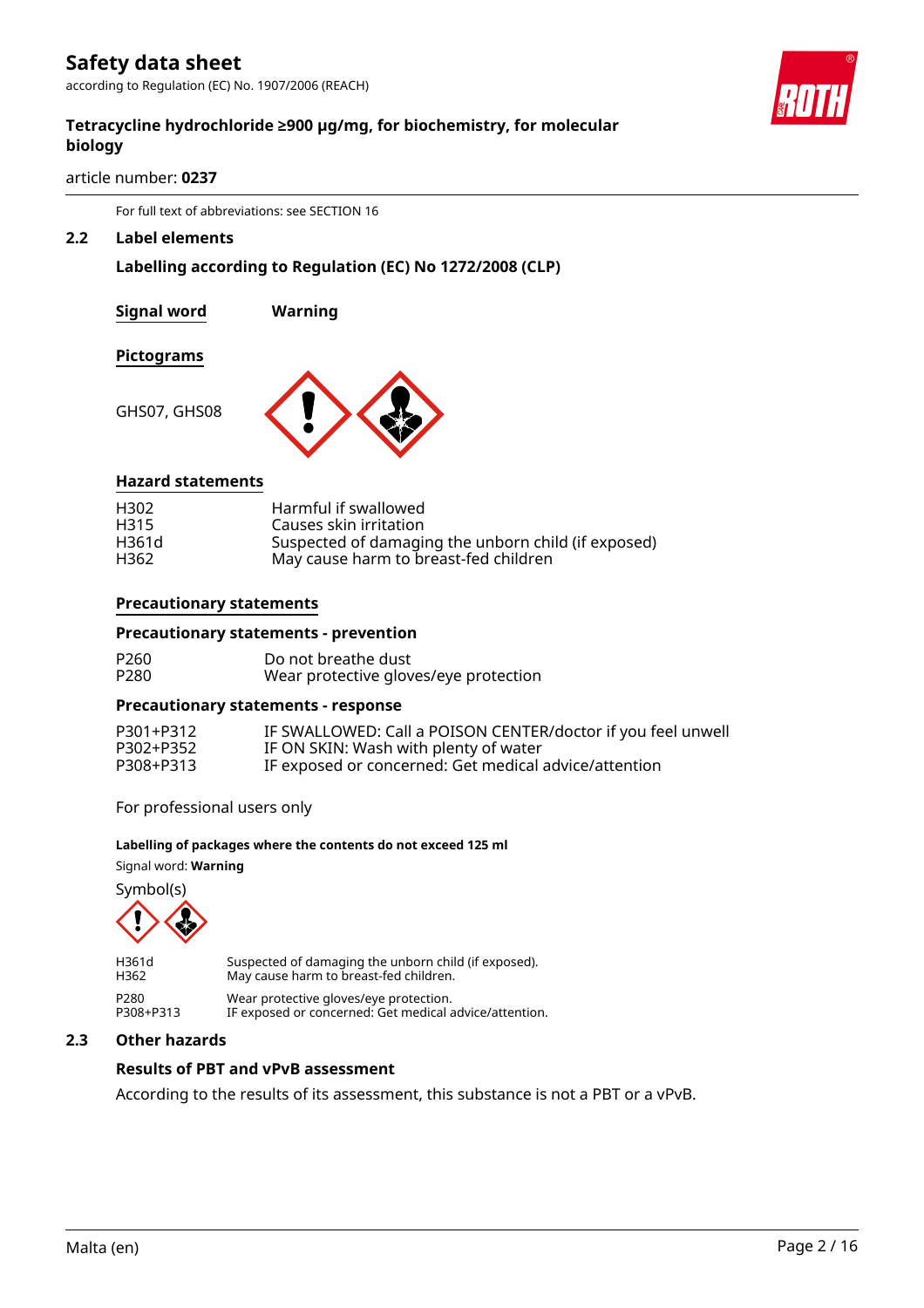according to Regulation (EC) No. 1907/2006 (REACH)



#### **Tetracycline hydrochloride ≥900 µg/mg, for biochemistry, for molecular biology**

article number: **0237**

### **SECTION 3: Composition/information on ingredients**

| 3.1 | <b>Substances</b>                                       |                            |                        |                       |
|-----|---------------------------------------------------------|----------------------------|------------------------|-----------------------|
|     | Name of substance                                       | Tetracycline hydrochloride |                        |                       |
|     | Molecular formula                                       | $C_{22}H_{25}CIN_{2}O_{8}$ |                        |                       |
|     | Molar mass                                              | 480,9 $9/$ <sub>mol</sub>  |                        |                       |
|     | CAS No                                                  | 64-75-5                    |                        |                       |
|     | EC No                                                   | 200-593-8                  |                        |                       |
|     | <b>Substance, Specific Conc. Limits, M-factors, ATE</b> |                            |                        |                       |
|     | <b>Specific Conc. Limits</b>                            | <b>M-Factors</b>           | <b>ATE</b>             | <b>Exposure route</b> |
|     |                                                         |                            | 500 $mg/g_{\text{ka}}$ | oral                  |

## **SECTION 4: First aid measures**

#### **4.1 Description of first aid measures**



#### **General notes**

Take off contaminated clothing.

#### **Following inhalation**

Provide fresh air. In all cases of doubt, or when symptoms persist, seek medical advice.

#### **Following skin contact**

Rinse skin with water/shower. In case of skin irritation, consult a physician.

#### **Following eye contact**

Rinse cautiously with water for several minutes. In all cases of doubt, or when symptoms persist, seek medical advice.

#### **Following ingestion**

Rinse mouth with water (only if the person is conscious). In case of accident or unwellness, seek medical advice immediately (show directions for use or safety data sheet if possible). Call a doctor.

#### **4.2 Most important symptoms and effects, both acute and delayed**

Vomiting, Irritation

# **4.3 Indication of any immediate medical attention and special treatment needed**

none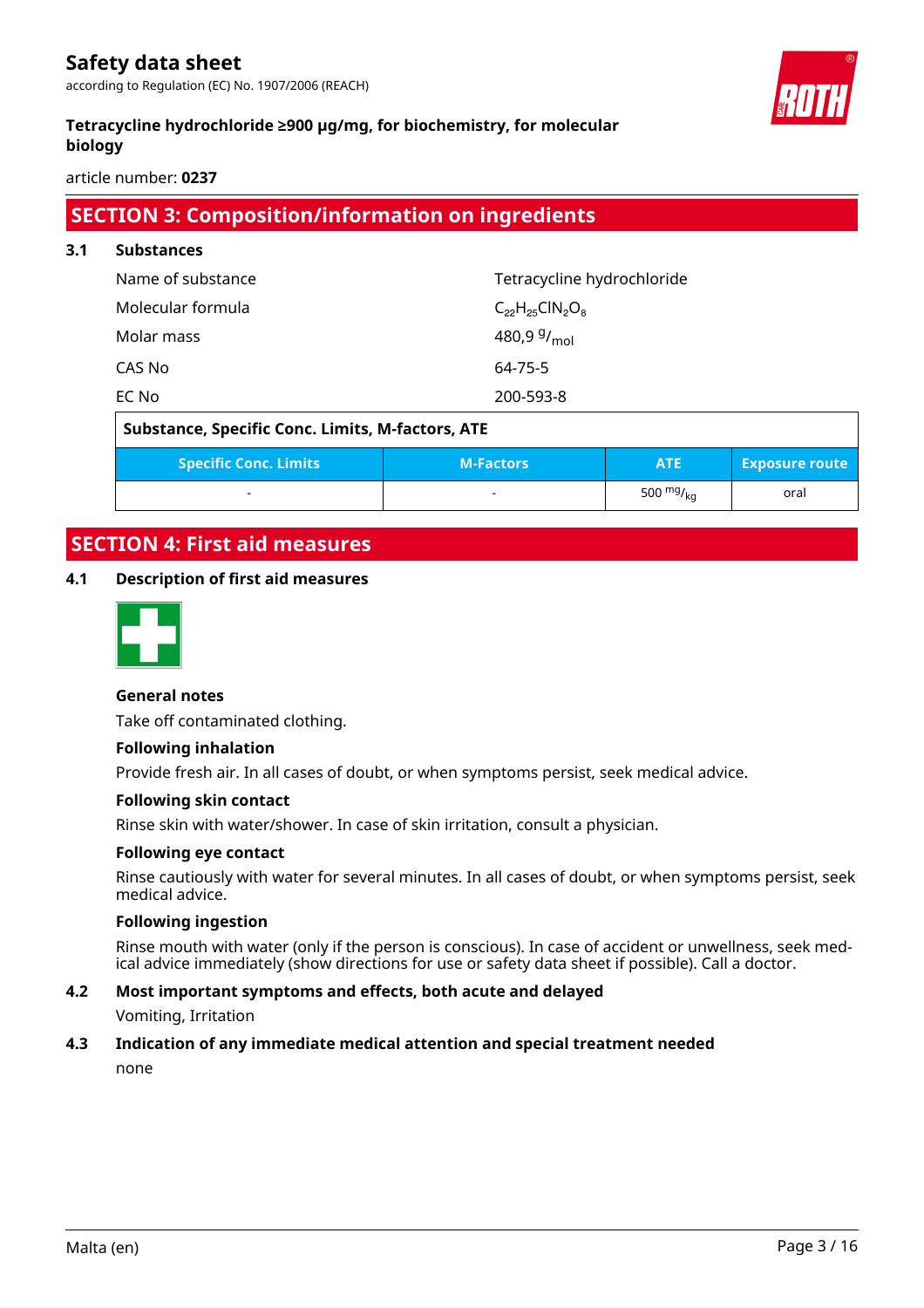according to Regulation (EC) No. 1907/2006 (REACH)



#### **Tetracycline hydrochloride ≥900 µg/mg, for biochemistry, for molecular biology**

article number: **0237**

### **SECTION 5: Firefighting measures**

#### **5.1 Extinguishing media**



#### **Suitable extinguishing media**

co-ordinate firefighting measures to the fire surroundings water, foam, alcohol resistant foam, dry extinguishing powder, ABC-powder

#### **Unsuitable extinguishing media**

water jet

#### **5.2 Special hazards arising from the substance or mixture**

Combustible.

#### **Hazardous combustion products**

In case of fire may be liberated: Nitrogen oxides (NOx), Carbon monoxide (CO), Carbon dioxide (CO₂)

#### **5.3 Advice for firefighters**

In case of fire and/or explosion do not breathe fumes. Fight fire with normal precautions from a reasonable distance. Wear self-contained breathing apparatus.

### **SECTION 6: Accidental release measures**

**6.1 Personal precautions, protective equipment and emergency procedures**



#### **For non-emergency personnel**

Use personal protective equipment as required. Avoid contact with skin, eyes and clothes. Do not breathe dust.

#### **6.2 Environmental precautions**

Keep away from drains, surface and ground water.

#### **6.3 Methods and material for containment and cleaning up**

#### **Advice on how to contain a spill**

Covering of drains. Take up mechanically.

#### **Advice on how to clean up a spill**

Take up mechanically. Control of dust.

#### **Other information relating to spills and releases**

Place in appropriate containers for disposal.

#### **6.4 Reference to other sections**

Hazardous combustion products: see section 5. Personal protective equipment: see section 8. Incompatible materials: see section 10. Disposal considerations: see section 13.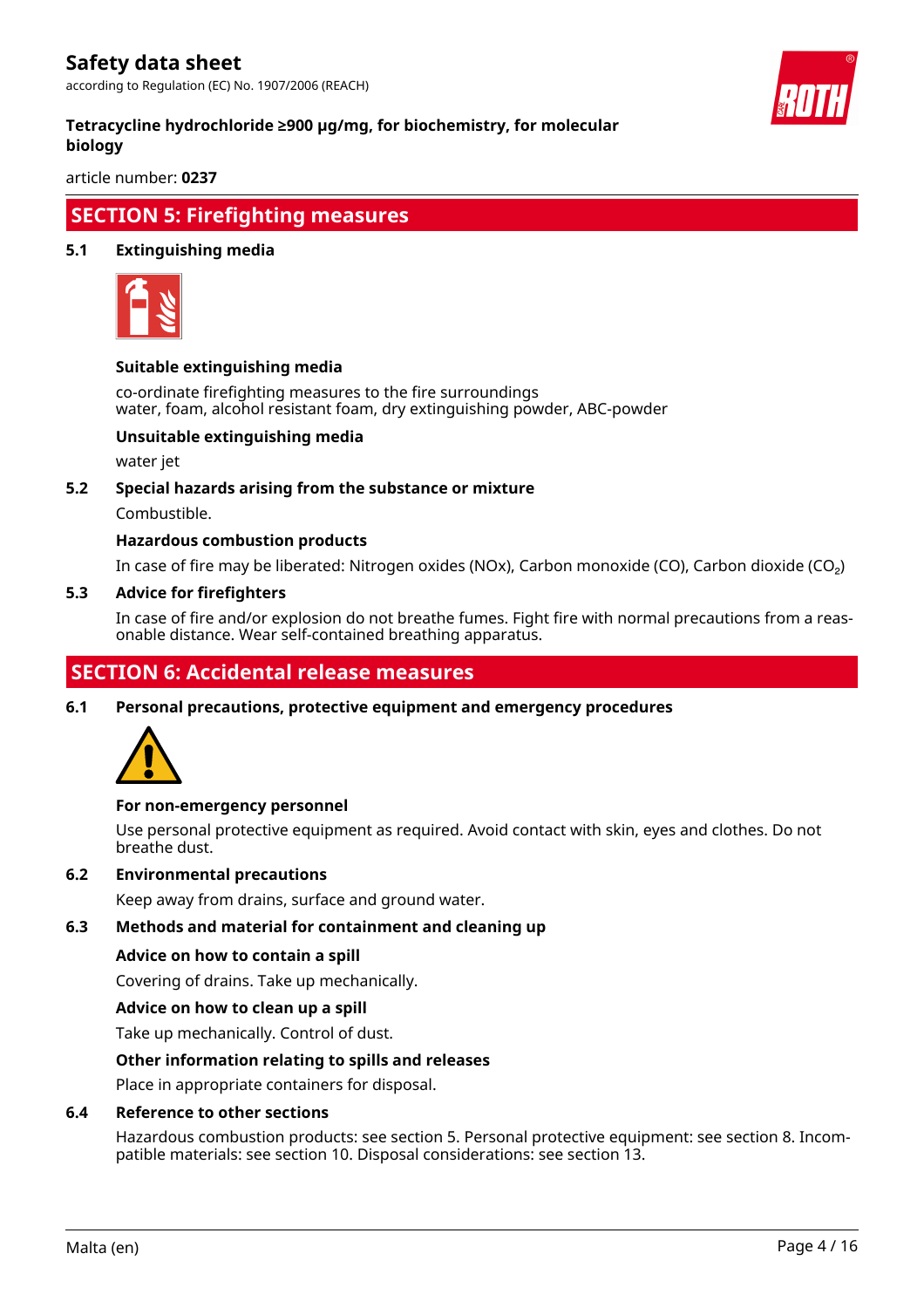according to Regulation (EC) No. 1907/2006 (REACH)

#### **Tetracycline hydrochloride ≥900 µg/mg, for biochemistry, for molecular biology**

article number: **0237**

### **SECTION 7: Handling and storage**

**7.1 Precautions for safe handling**

Avoid exposure. Avoid dust formation.

#### **Measures to prevent fire as well as aerosol and dust generation**

Removal of dust deposits.

#### **Advice on general occupational hygiene**

Wash hands before breaks and after work. Keep away from food, drink and animal feedingstuffs.

### **7.2 Conditions for safe storage, including any incompatibilities**

Store in a well-ventilated place. Keep container tightly closed. Store in a dry place. Keep in a cool place.

#### **Incompatible substances or mixtures**

Observe hints for combined storage.

**Consideration of other advice:**

#### **Ventilation requirements**

Use local and general ventilation.

### **Specific designs for storage rooms or vessels**

Recommended storage temperature: -20 °C

#### **7.3 Specific end use(s)**

No information available.

### **SECTION 8: Exposure controls/personal protection**

#### **8.1 Control parameters**

#### **National limit values**

#### **Occupational exposure limit values (Workplace Exposure Limits)**

This information is not available.

#### **8.2 Exposure controls**

#### **Individual protection measures (personal protective equipment)**

#### **Eye/face protection**



Use safety goggle with side protection.

#### **Skin protection**



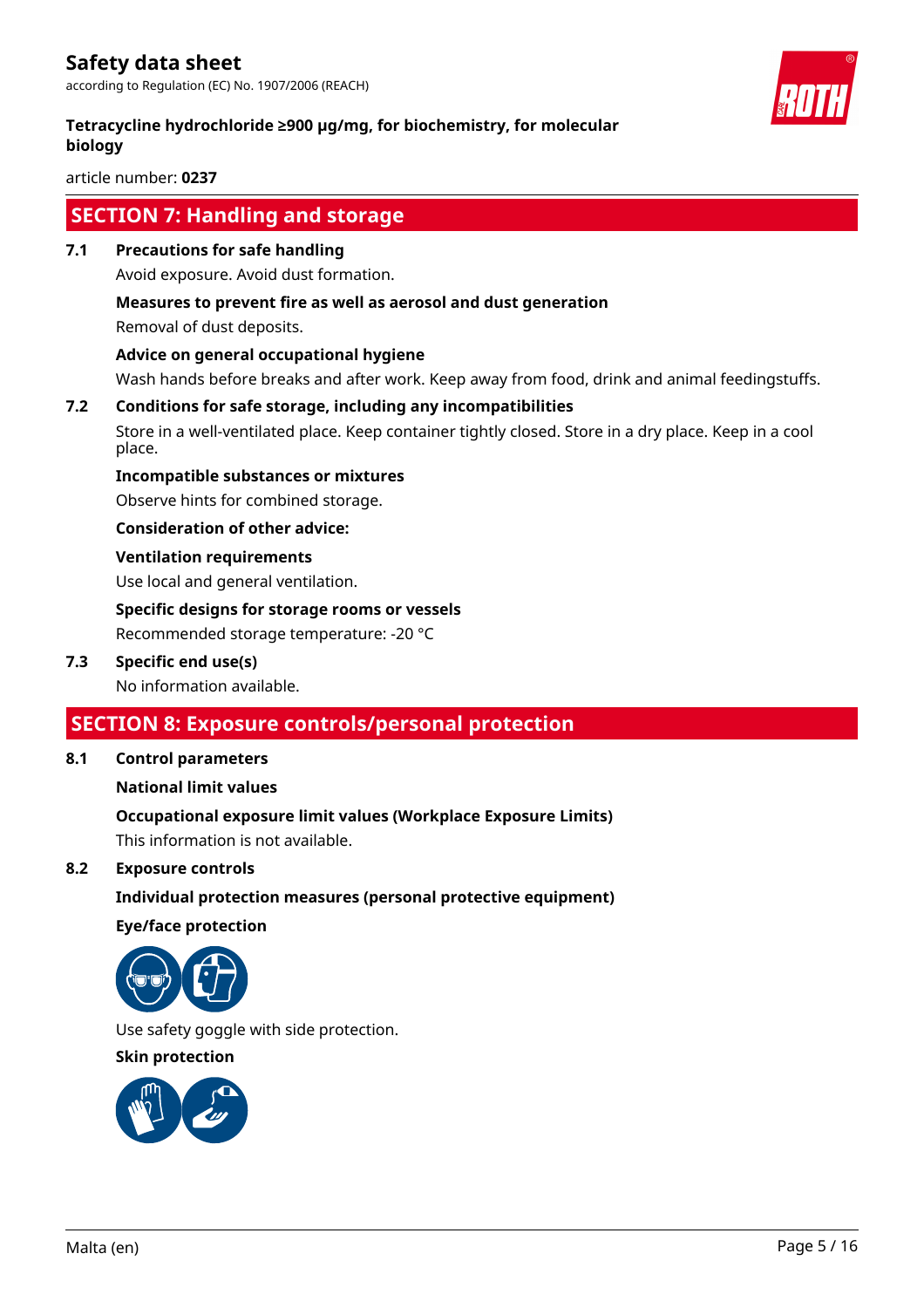

article number: **0237**

#### **• hand protection**

Wear suitable gloves. Chemical protection gloves are suitable, which are tested according to EN 374. For special purposes, it is recommended to check the resistance to chemicals of the protective gloves mentioned above together with the supplier of these gloves. The times are approximate values from measurements at 22 ° C and permanent contact. Increased temperatures due to heated substances, body heat etc. and a reduction of the effective layer thickness by stretching can lead to a considerable reduction of the breakthrough time. If in doubt, contact manufacturer. At an approx. 1.5 times larger / smaller layer thickness, the respective breakthrough time is doubled / halved. The data apply only to the pure substance. When transferred to substance mixtures, they may only be considered as a guide.

#### **• type of material**

NBR (Nitrile rubber)

**• material thickness**

>0,11 mm

#### **• breakthrough times of the glove material**

>480 minutes (permeation: level 6)

#### **• other protection measures**

Take recovery periods for skin regeneration. Preventive skin protection (barrier creams/ointments) is recommended.

#### **Respiratory protection**



Respiratory protection necessary at: Dust formation. Particulate filter device (EN 143). P2 (filters at least 94 % of airborne particles, colour code: White).

#### **Environmental exposure controls**

Keep away from drains, surface and ground water.

# **SECTION 9: Physical and chemical properties**

#### **9.1 Information on basic physical and chemical properties**

| Physical state                                              | solid                                                        |
|-------------------------------------------------------------|--------------------------------------------------------------|
| Form                                                        | powder, crystalline                                          |
| Colour                                                      | yellow                                                       |
| Odour                                                       | odourless                                                    |
| Melting point/freezing point                                | $215 - 220$ °C                                               |
| Boiling point or initial boiling point and boiling<br>range | not determined                                               |
| Flammability                                                | this material is combustible, but will not ignite<br>readily |
| Lower and upper explosion limit                             | not determined                                               |
| Flash point                                                 | not applicable                                               |
| Auto-ignition temperature                                   | not determined                                               |

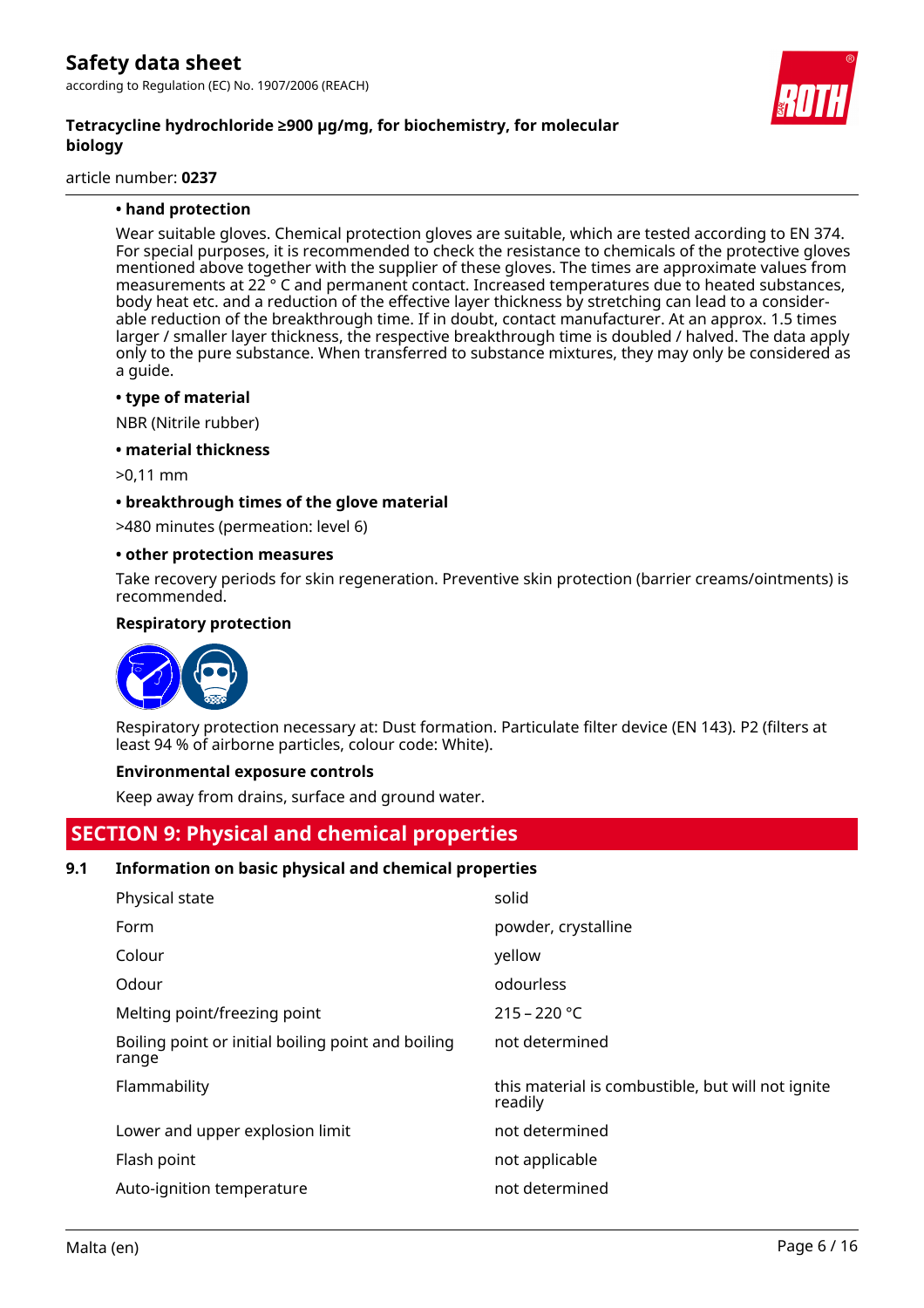**Tetracycline hydrochloride ≥900 µg/mg, for biochemistry, for molecular biology**

article number: **0237**

|     | Decomposition temperature                              | not relevant                                                   |
|-----|--------------------------------------------------------|----------------------------------------------------------------|
|     | pH (value)                                             | 2,5 (in aqueous solution: 4,8 $9/$ , 20 °C)                    |
|     | Kinematic viscosity                                    | not relevant                                                   |
|     | Solubility(ies)                                        |                                                                |
|     | Water solubility                                       | 20 $9/1$ at 20 °C                                              |
|     | Partition coefficient                                  |                                                                |
|     | Partition coefficient n-octanol/water (log value):     | this information is not available                              |
|     | Vapour pressure                                        | not determined                                                 |
|     | Density and/or relative density                        |                                                                |
|     | Density                                                | not determined                                                 |
|     | Relative vapour density                                | information on this property is not available                  |
|     | Particle characteristics                               | No data available.                                             |
|     | Other safety parameters                                |                                                                |
|     | Oxidising properties                                   | none                                                           |
| 9.2 | <b>Other information</b>                               |                                                                |
|     | Information with regard to physical hazard<br>classes: | hazard classes acc. to GHS<br>(physical hazards): not relevant |
|     | Other safety characteristics:                          | There is no additional information.                            |
|     |                                                        |                                                                |

### **SECTION 10: Stability and reactivity**

#### **10.1 Reactivity**

The product in the delivered form is not dust explosion capable; the enrichment of fine dust however leads to the danger of dust explosion.

#### **10.2 Chemical stability**

The material is stable under normal ambient and anticipated storage and handling conditions of temperature and pressure.

#### **10.3 Possibility of hazardous reactions**

**Violent reaction with:** strong oxidiser, Strong alkali

#### **10.4 Conditions to avoid**

There are no specific conditions known which have to be avoided.

#### **10.5 Incompatible materials**

There is no additional information.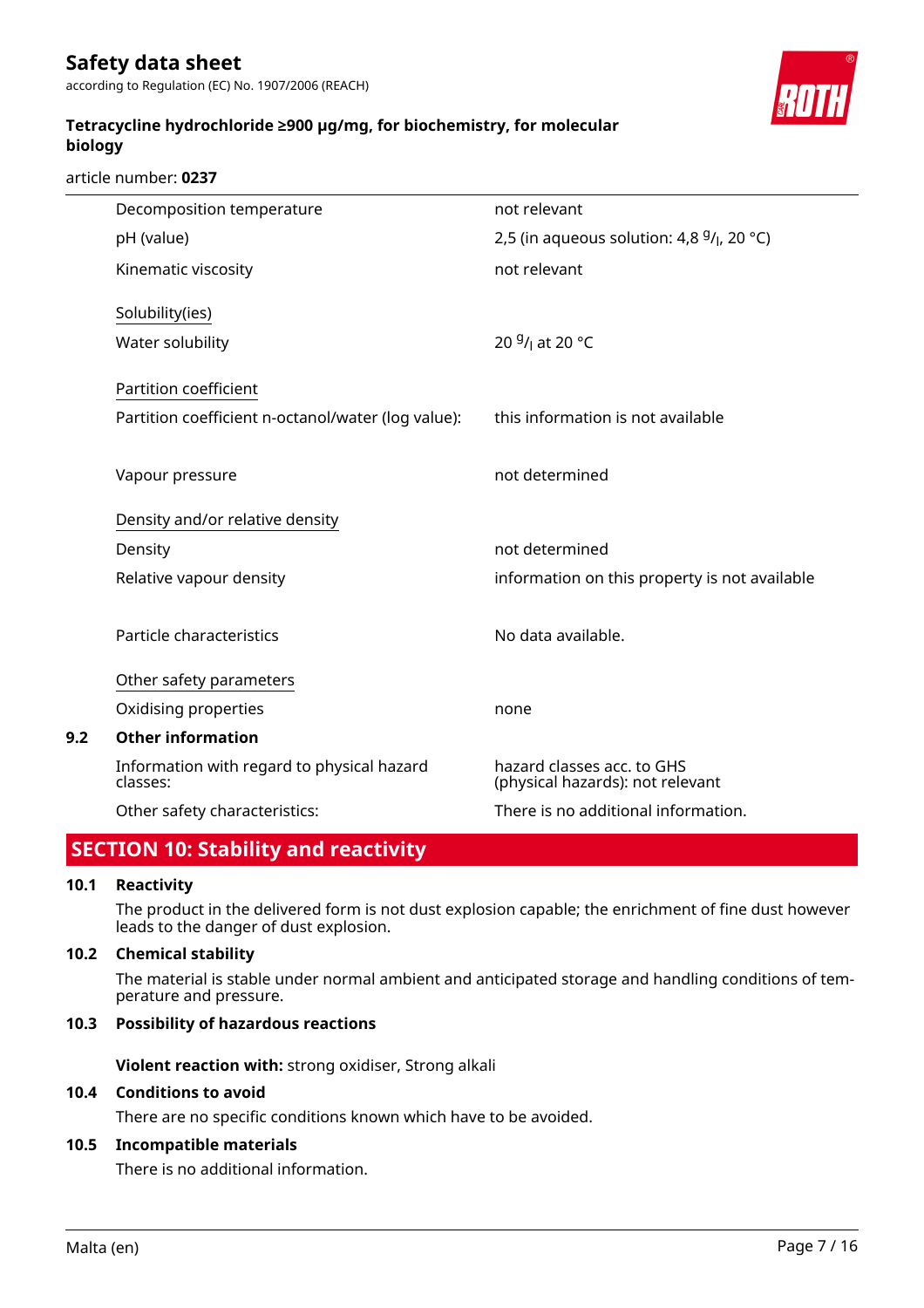### **Tetracycline hydrochloride ≥900 µg/mg, for biochemistry, for molecular biology**

article number: **0237**

#### **10.6 Hazardous decomposition products**

Hazardous combustion products: see section 5.

### **SECTION 11: Toxicological information**

#### **11.1 Information on hazard classes as defined in Regulation (EC) No 1272/2008**

#### **Classification according to GHS (1272/2008/EC, CLP)**

#### **Acute toxicity**

Harmful if swallowed.

| <b>Acute toxicity</b> |                 |               |                |               |               |
|-----------------------|-----------------|---------------|----------------|---------------|---------------|
| <b>Exposure route</b> | <b>Endpoint</b> | <b>Value</b>  | <b>Species</b> | <b>Method</b> | <b>Source</b> |
| oral                  | LD50            | 6.443 $mg/kq$ | rat            |               | <b>TOXNET</b> |

#### **Skin corrosion/irritation**

Causes skin irritation.

#### **Serious eye damage/eye irritation**

Shall not be classified as seriously damaging to the eye or eye irritant.

#### **Respiratory or skin sensitisation**

Shall not be classified as a respiratory or skin sensitiser.

#### **Germ cell mutagenicity**

Shall not be classified as germ cell mutagenic.

#### **Carcinogenicity**

Shall not be classified as carcinogenic.

#### **Reproductive toxicity**

Suspected of damaging the unborn child (if exposed). May cause harm to breast-fed children.

#### **Specific target organ toxicity - single exposure**

Shall not be classified as a specific target organ toxicant (single exposure).

#### **Specific target organ toxicity - repeated exposure**

Shall not be classified as a specific target organ toxicant (repeated exposure).

#### **Aspiration hazard**

Shall not be classified as presenting an aspiration hazard.

#### **Symptoms related to the physical, chemical and toxicological characteristics**

#### **• If swallowed**

Data are not available.

#### **• If in eyes**

Data are not available.

#### **• If inhaled**

Data are not available.

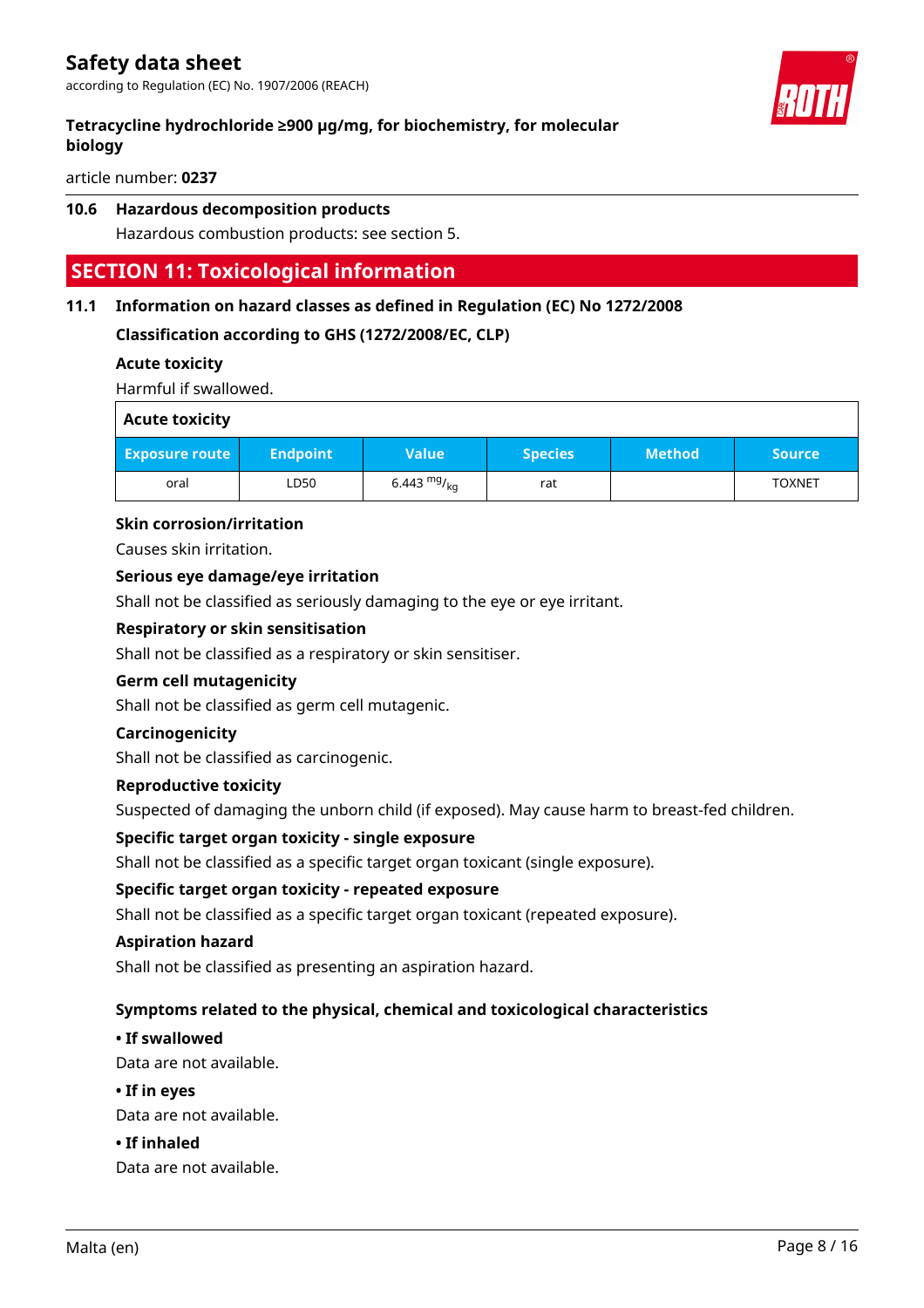according to Regulation (EC) No. 1907/2006 (REACH)

### **Tetracycline hydrochloride ≥900 µg/mg, for biochemistry, for molecular biology**

article number: **0237**

#### **• If on skin**

causes skin irritation

#### **• Other information**

This information is based upon the present state of our knowledge.

#### **11.2 Endocrine disrupting properties**

Not listed.

#### **11.3 Information on other hazards**

There is no additional information.

### **SECTION 12: Ecological information**

#### **12.1 Toxicity**

Shall not be classified as hazardous to the aquatic environment.

| <b>Aquatic toxicity (acute)</b> |                    |                      |               |                          |  |  |
|---------------------------------|--------------------|----------------------|---------------|--------------------------|--|--|
| <b>Endpoint</b>                 | Value              | <b>Species</b>       | <b>Source</b> | <b>Exposure</b><br>\time |  |  |
| LC50                            | $220 \frac{mg}{l}$ | Salvelinus namaycush |               | 96 h                     |  |  |

#### **Biodegradation**

Data are not available.

#### **12.2 Process of degradability**

Theoretical Oxygen Demand with nitrification: 1,638  $mg/m<sub>on</sub>$ Theoretical Oxygen Demand: 1,497 mg/mg Theoretical Carbon Dioxide: 2,013  $mg/m<sub>0</sub>$ 

#### **12.3 Bioaccumulative potential**

Data are not available.

#### **12.4 Mobility in soil**

Data are not available.

- **12.5 Results of PBT and vPvB assessment** Data are not available.
- **12.6 Endocrine disrupting properties** Not listed.

#### **12.7 Other adverse effects**

Data are not available.

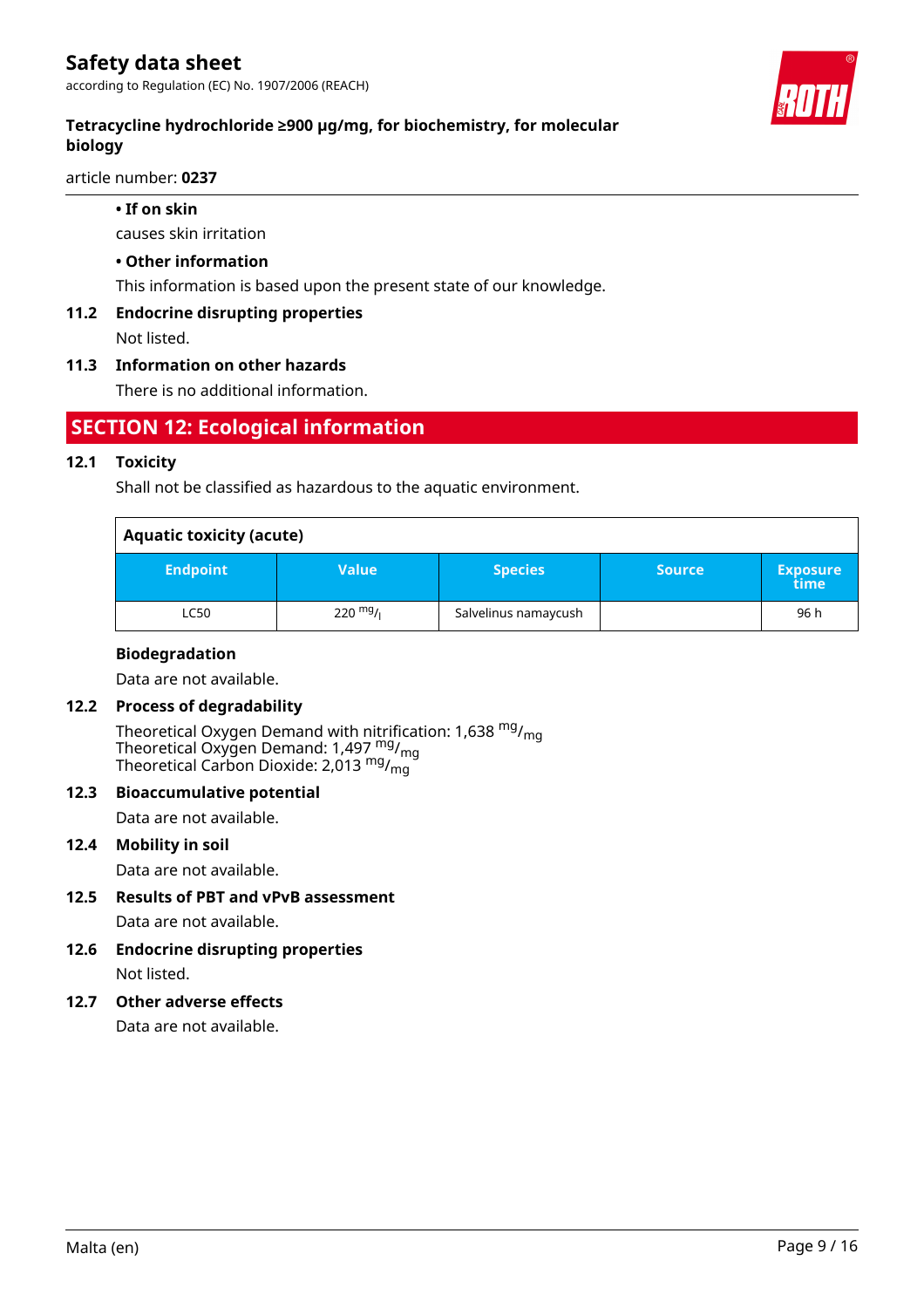according to Regulation (EC) No. 1907/2006 (REACH)



#### **Tetracycline hydrochloride ≥900 µg/mg, for biochemistry, for molecular biology**

article number: **0237**

### **SECTION 13: Disposal considerations**

#### **13.1 Waste treatment methods**



This material and its container must be disposed of as hazardous waste. Dispose of contents/container in accordance with local/regional/national/international regulations.

#### **Sewage disposal-relevant information**

Do not empty into drains.

#### **13.2 Relevant provisions relating to waste**

The allocation of waste identity numbers/waste descriptions must be carried out according to the EEC, specific to the industry and process. Waste catalogue ordinance (Germany).

#### **13.3 Remarks**

Waste shall be separated into the categories that can be handled separately by the local or national waste management facilities. Please consider the relevant national or regional provisions.

### **SECTION 14: Transport information**

- **14.1 UN number or ID number not subject to transport regulations**
- **14.2 UN proper shipping name** not assigned
- **14.3 Transport hazard class(es)** none
- **14.4 Packing group not assigned**
- 
- **14.6 Special precautions for user**

There is no additional information.

# **14.7 Maritime transport in bulk according to IMO instruments**

The cargo is not intended to be carried in bulk.

#### **14.8 Information for each of the UN Model Regulations**

#### **Transport of dangerous goods by road, rail and inland waterway (ADR/RID/ADN) - Additional information**

Not subject to ADR, RID and ADN.

**International Maritime Dangerous Goods Code (IMDG) - Additional information** Not subject to IMDG.

**International Civil Aviation Organization (ICAO-IATA/DGR) - Additional information** Not subject to ICAO-IATA.

**14.5 Environmental hazards** non-environmentally hazardous acc. to the dangerous goods regulations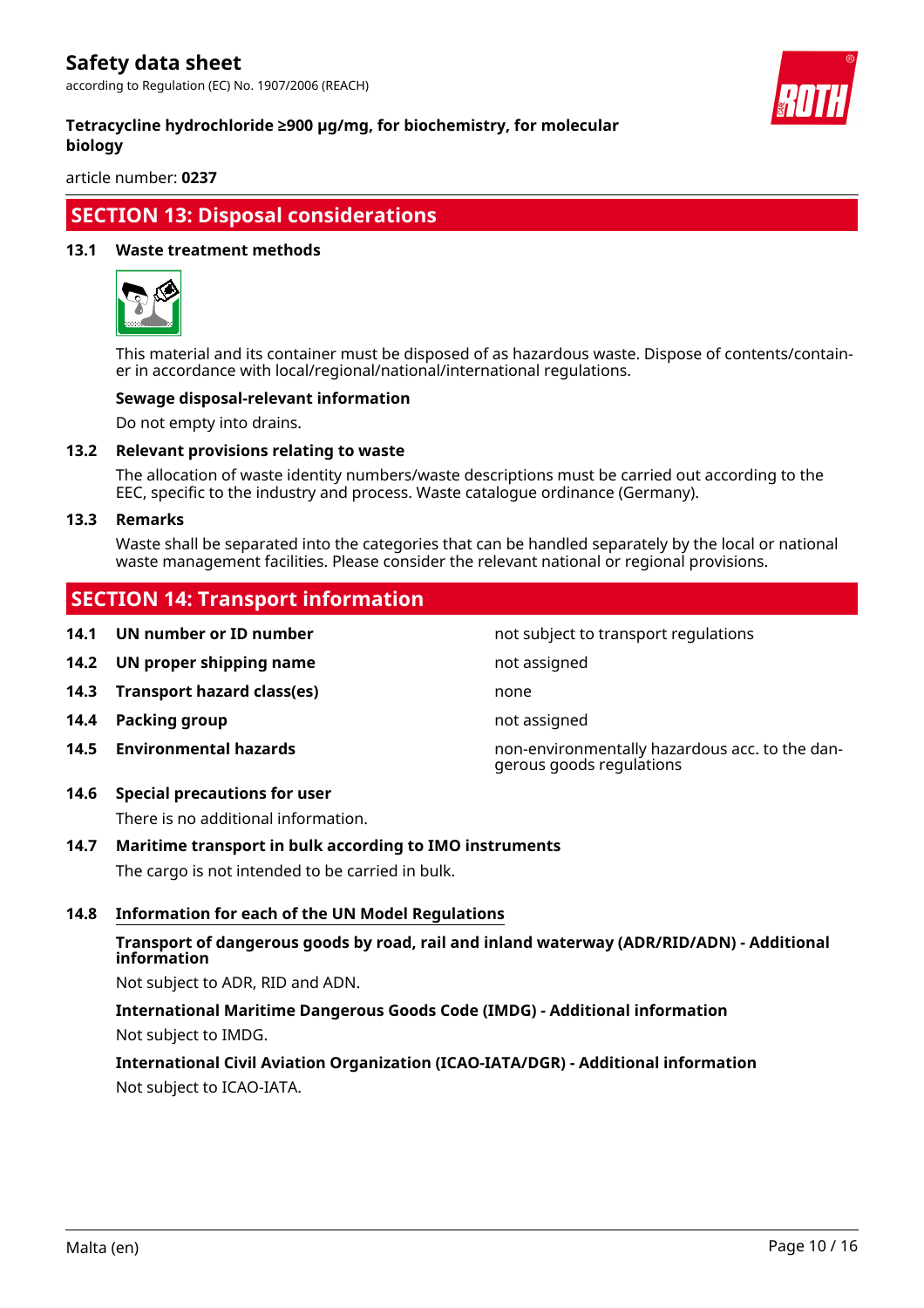according to Regulation (EC) No. 1907/2006 (REACH)



#### **Tetracycline hydrochloride ≥900 µg/mg, for biochemistry, for molecular biology**

article number: **0237**

### **SECTION 15: Regulatory information**

#### **15.1 Safety, health and environmental regulations/legislation specific for the substance or mixture**

**Relevant provisions of the European Union (EU)**

#### **Restrictions according to REACH, Annex XVII**

| Dangerous substances with restrictions (REACH, Annex XVII) |                                                      |               |                    |           |  |
|------------------------------------------------------------|------------------------------------------------------|---------------|--------------------|-----------|--|
| Name of substance                                          | Name acc. to inventory                               | <b>CAS No</b> | <b>Restriction</b> | <b>No</b> |  |
| Tetracycline hydrochloride                                 | substances in tattoo inks and perman-<br>ent make-up |               | R75                | 75        |  |

#### **Legend**

R75 1. Shall not be placed on the market in mixtures for use for tattooing purposes, and mixtures containing any such substances shall not be used for tattooing purposes, after 4 January 2022 if the substance or substances in question is or are present in the following circumstances:

(a) in the case of a substance classified in Part 3 of Annex VI to Regulation (EC) No 1272/2008 as carcinogen category 1A, 1B or 2, or germ cell mutagen category 1A, 1B or 2, the substance is present in the mixture in a concentration equal to or greater than 0,00005 % by weight;

(b) in the case of a substance classified in Part 3 of Annex VI to Regulation (EC) No 1272/2008 as reproductive toxicant category 1A, 1B or 2, the substance is present in the mixture in a concentration equal to or greater than 0,001 % by weight;<br>(c) in the case of a substance classified in Part 3 of Annex VI to Regulation (EC) No 1272/2008 as skin sensitiser cat-

(c) in the case of a substance classified in Part 3 of Annex VI to Regulation (EC) No 1272/2008 as skin sensitiser category 1, 1A or 1B, the substance is present in the mixture in a concentration equal to or greater than 0,001 % by weight;

(d) in the case of a substance classified in Part 3 of Annex VI to Regulation (EC) No 1272/2008 as skin corrosive category 1, 1A, 1B or 1C or skin irritant category 2, or as serious eye damage category 1 or eye irritant category 2, the substance is present in the mixture in a concentration equal to or greater than: (i) 0,1 % by weight, if the substance is used solely as a pH regulator;

(ii) 0,01 % by weight, in all other cases;

(e) in the case of a substance listed in Annex II to Regulation (EC) No 1223/2009 (\*1), the substance is present in the mixture in a concentration equal to or greater than 0,00005 % by weight;

(f) in the case of a substance for which a condition of one or more of the following kinds is specified in column g (Product type, Body parts) of the table in Annex IV to Regulation (EC) No 1223/2009, the substance is present in the mixture in a concentration equal to or greater than 0,00005 % by weight:

(i) "Rinse-off products"

(ii) "Not to be used in products applied on mucous membranes"; (iii) "Not to be used in eye products";

(g) in the case of a substance for which a condition is specified in column h (Maximum concentration in ready for use preparation) or column i (Other) of the table in Annex IV to Regulation (EC) No 1223/2009, the substance is present in the mixture in a concentration, or in some other way, that does not accord with the condition specified in that column; (h) in the case of a substance listed in Appendix 13 to this Annex, the substance is present in the mixture in a concentration equal to or greater than the concentration limit specified for that substance in that Appendix.

2. For the purposes of this entry use of a mixture "for tattooing purposes" means injection or introduction of the mixture into a person's skin, mucous membrane or eyeball, by any process or procedure (including procedures commonly referred to as permanent make-up, cosmetic tattooing, micro-blading and micro-pigmentation), with the aim of making a mark or design on his or her body.

3. If a substance not listed in Appendix 13 falls within more than one of points (a) to (g) of paragraph 1, the strictest concentration limit laid down in the points in question shall apply to that substance. If a substance listed in Appendix<br>13 also falls within one or more of points (a) to (g) of paragraph 1, the concentration limit laid do paragraph 1 shall apply to that substance.

4. By way of derogation, paragraph 1 shall not apply to the following substances until 4 January 2023:

| (a) Pigment Blue 15:3 (CI 74160, EC No 205-685-1, CAS No 147-14-8); |
|---------------------------------------------------------------------|
| (b) Diamont Cross 7 (CI 74260 FC No. 215 F24.7 CAC No. 1220 F2.6)   |

(b) Pigment Green 7 (CI 74260, EC No 215-524-7, CAS No 1328-53-6). 5. If Part 3 of Annex VI to Regulation (EC) No 1272/2008 is amended after 4 January 2021 to classify or re-classify a substance such that the substance then becomes caught by point (a), (b), (c) or (d) of paragraph 1 of this entry, or such that it then falls within a different one of those points from the one within which it fell previously, and the date of application of that new or revised classification is after the date referred to in paragraph 1 or, as the case may be, paragraph 4 of this entry, that amendment shall, for the purposes of applying this entry to that substance, be treated as taking effect on the date of application of that new or revised classification.

6. If Annex II or Annex IV to Regulation (EC) No 1223/2009 is amended after 4 January 2021 to list or change the listing of a substance such that the substance then becomes caught by point (e), (f) or (g) of paragraph 1 of this entry, or such that it then falls within a different one of those points from the one within which it fell previously, and the amendment takes effect after the date referred to in paragraph 1 or, as the case may be, paragraph 4 of this entry, that amendment shall, for the purposes of applying this entry to that substance, be treated as taking effect from the date falling 18 months after entry into force of the act by which that amendment was made.

7. Suppliers placing a mixture on the market for use for tattooing purposes shall ensure that, after 4 January 2022, the mixture is marked with the following information:

(a) the statement "Mixture for use in tattoos or permanent make-up";

(b) a reference number to uniquely identify the batch; (c) the list of ingredients in accordance with the nomenclature established in the glossary of common ingredient names pursuant to Article 33 of Regulation (EC) No 1223/2009, or in the absence of a common ingredient name, the IUPAC name. In the absence of a common ingredient name or IUPAC name, the CAS and EC number. Ingredients shall be listed in descending order by weight or volume of the ingredients at the time of formulation. "Ingredient" means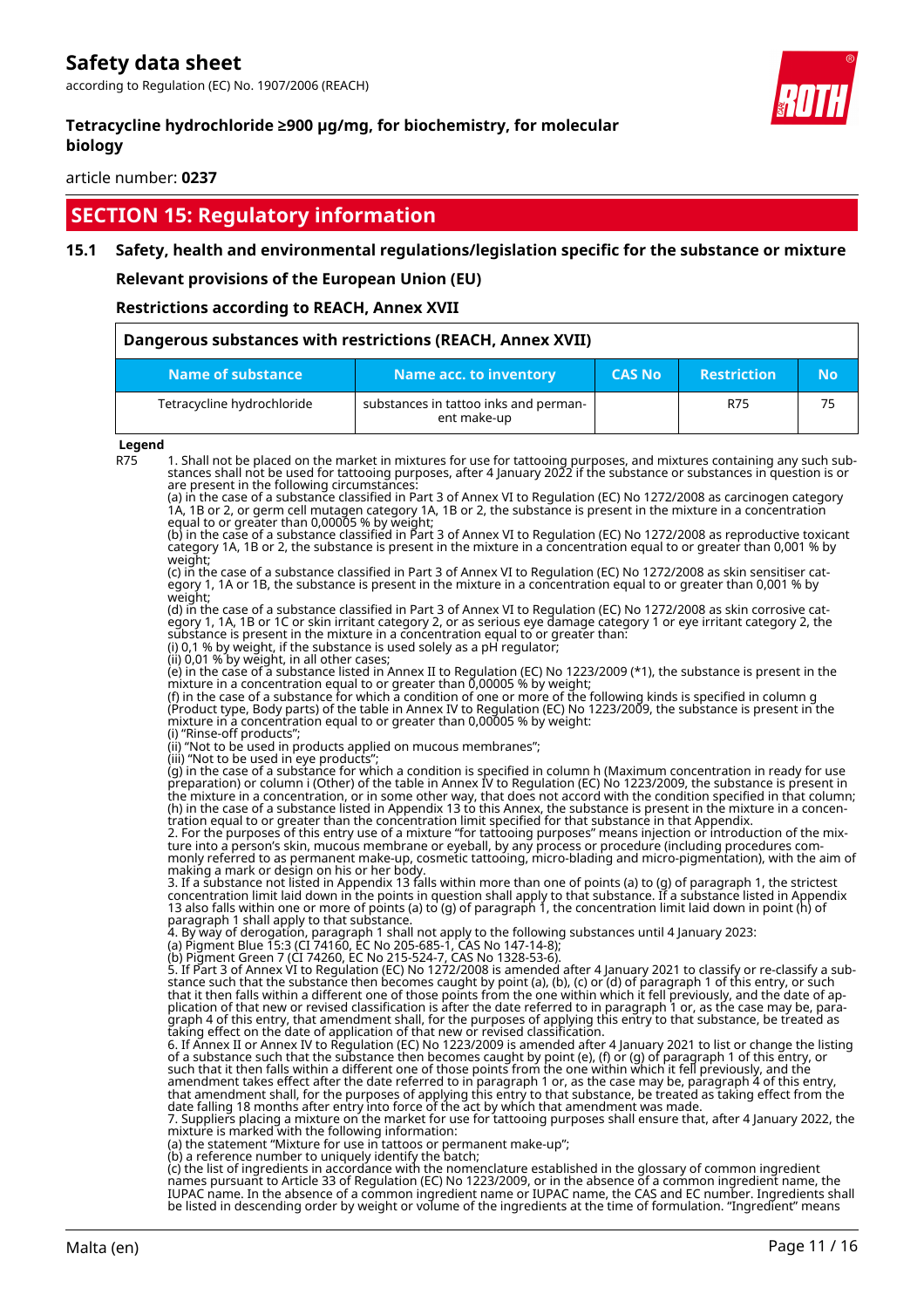#### **Tetracycline hydrochloride ≥900 µg/mg, for biochemistry, for molecular biology**

#### article number: **0237**

| Legend                                                                                                                                                                                                                                                                                                                                                                                                                                                                                                                                                                                                                                                     |  |
|------------------------------------------------------------------------------------------------------------------------------------------------------------------------------------------------------------------------------------------------------------------------------------------------------------------------------------------------------------------------------------------------------------------------------------------------------------------------------------------------------------------------------------------------------------------------------------------------------------------------------------------------------------|--|
| any substance added during the process of formulation and present in the mixture for use for tattooing purposes. Im-<br>purities shall not be regarded as ingredients. If the name of a substance, used as ingredient within the meaning of<br>this entry, is already required to be stated on the label in accordance with Regulation (EC) No 1272/2008, that ingredi-<br>ent does not need to be marked in accordance with this Regulation;                                                                                                                                                                                                              |  |
| (d) the additional statement "pH regulator" for substances falling under point (d)(i) of paragraph 1;<br>(e) the statement "Contains nickel. Can cause allergic reactions." if the mixture contains nickel below the concentra-<br>tion limit specified in Appendix 13;                                                                                                                                                                                                                                                                                                                                                                                    |  |
| (f) the statement "Contains chromium (VI). Can cause allergic reactions." if the mixture contains chromium (VI) below<br>the concentration limit specified in Appendix 13;                                                                                                                                                                                                                                                                                                                                                                                                                                                                                 |  |
| (g) safety instructions for use insofar as they are not already required to be stated on the label by Regulation (EC) No<br>1272/2008.                                                                                                                                                                                                                                                                                                                                                                                                                                                                                                                     |  |
| The information shall be clearly visible, easily legible and marked in a way that is indelible.<br>The information shall be written in the official language(s) of the Member State(s) where the mixture is placed on the<br>market, unless the Member State(s) concerned provide(s) otherwise.                                                                                                                                                                                                                                                                                                                                                            |  |
| Where necessary because of the size of the package, the information listed in the first subparagraph, except for point<br>(a), shall be included instead in the instructions for use.                                                                                                                                                                                                                                                                                                                                                                                                                                                                      |  |
| Before using a mixture for tattooing purposes, the person using the mixture shall provide the person undergoing the<br>procedure with the information marked on the package or included in the instructions for use pursuant to t<br>graph.                                                                                                                                                                                                                                                                                                                                                                                                                |  |
| 8. Mixtures that do not contain the statement "Mixture for use in tattoos or permanent make-up" shall not be used for<br>tattooing purposes.                                                                                                                                                                                                                                                                                                                                                                                                                                                                                                               |  |
| 9. This entry does not apply to substances that are gases at temperature of 20 $^{\circ}$ C and pressure of 101,3 kPa, or gener-<br>ate a vapour pressure of more than 300 kPa at temperature of 50 °C, with the exception of formaldehyde (CAS No 50-<br>00-0, EC No 200-001-8).                                                                                                                                                                                                                                                                                                                                                                          |  |
| 10. This entry does not apply to the placing on the market of a mixture for use for tattooing purposes, or to the use of<br>a mixture for tattooing purposes, when placed on the market exclusively as a medical device or an accessory to a<br>medical device, within the meaning of Regulation (EU) 2017/745, or when used exclusively as a medical device or an<br>accessory to a medical device, within the same meaning. Where the placing on the market or use may not be exclus-<br>ively as a medical device or an accessory to a medical device, the requirements of Regulation (EU) 2017/745 and of this<br>Regulation shall apply cumulatively. |  |
|                                                                                                                                                                                                                                                                                                                                                                                                                                                                                                                                                                                                                                                            |  |

#### **List of substances subject to authorisation (REACH, Annex XIV)/SVHC - candidate list**

Not listed.

#### **Seveso Directive**

#### **2012/18/EU (Seveso III) No Dangerous substance/hazard categories Qualifying quantity (tonnes) for the application of lower and upper-tier requirements Notes** not assigned

#### **Deco-Paint Directive**

| L VOC<br>content | 0 % |
|------------------|-----|
|------------------|-----|

#### **Industrial Emissions Directive (IED)**

| $\cdot$<br>%<br>$\mathcal{U}$<br>ĸ<br>iterit |
|----------------------------------------------|
|----------------------------------------------|

#### **Directive on the restriction of the use of certain hazardous substances in electrical and electronic equipment (RoHS)**

not listed

#### **Regulation concerning the establishment of a European Pollutant Release and Transfer Register (PRTR)**

not listed

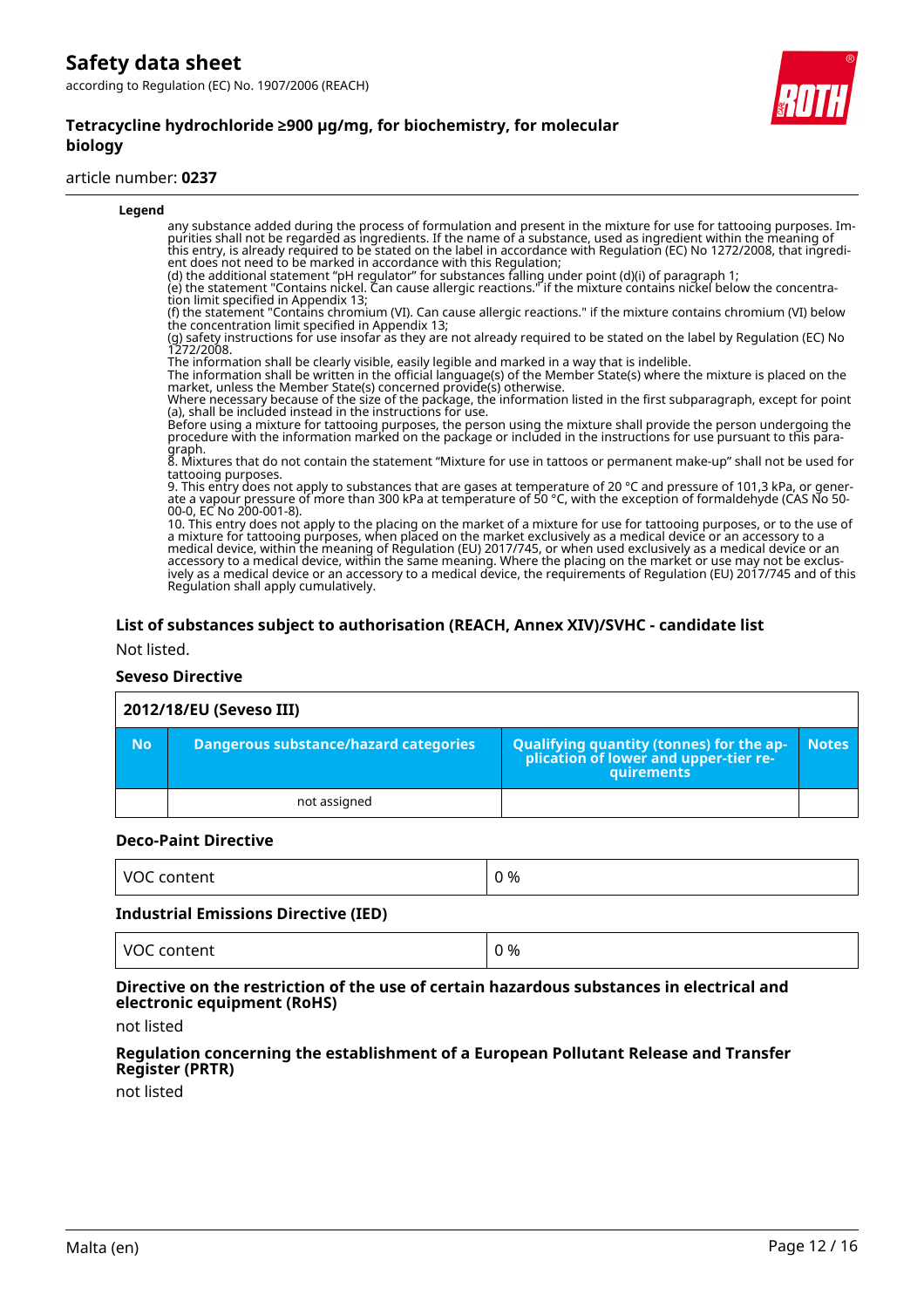according to Regulation (EC) No. 1907/2006 (REACH)



### **Tetracycline hydrochloride ≥900 µg/mg, for biochemistry, for molecular biology**

article number: **0237**

| <b>Water Framework Directive (WFD)</b> |                                                                                                                                                                                                                                                                                                              |               |                  |                |
|----------------------------------------|--------------------------------------------------------------------------------------------------------------------------------------------------------------------------------------------------------------------------------------------------------------------------------------------------------------|---------------|------------------|----------------|
| List of pollutants (WFD)               |                                                                                                                                                                                                                                                                                                              |               |                  |                |
| <b>Name of substance</b>               | Name acc. to inventory                                                                                                                                                                                                                                                                                       | <b>CAS No</b> | <b>Listed in</b> | <b>Remarks</b> |
| Tetracycline hydrochloride             | Organohalogen compounds and<br>substances which may form such<br>compounds in the aquatic envir-<br>onment                                                                                                                                                                                                   |               | a)               |                |
| Tetracycline hydrochloride             | Substances and preparations, or<br>the breakdown products of such,<br>which have been proved to pos-<br>sess carcinogenic or mutagenic<br>properties or properties which<br>may affect steroidogenic, thyroid,<br>reproduction or other endocrine-<br>related functions in or via the<br>aquatic environment |               | a)               |                |

**Legend**

A) Indicative list of the main pollutants

#### **Regulation on the marketing and use of explosives precursors**

not listed

#### **Regulation on drug precursors**

not listed

#### **Regulation on substances that deplete the ozone layer (ODS)**

not listed

#### **Regulation concerning the export and import of hazardous chemicals (PIC)**

not listed

#### **Regulation on persistent organic pollutants (POP)**

not listed

#### **Other information**

Directive 94/33/EC on the protection of young people at work. Observe employment restrictions under the Maternity Protection Directive (92/85/EEC) for expectant or nursing mothers.

#### **National inventories**

| <b>Country</b> | <b>Inventory</b> | <b>Status</b>       |
|----------------|------------------|---------------------|
| AU             | <b>AICS</b>      | substance is listed |
| CA             | <b>DSL</b>       | substance is listed |
| CN             | <b>IECSC</b>     | substance is listed |
| EU             | ECSI             | substance is listed |
| EU             | REACH Reg.       | substance is listed |
| <b>KR</b>      | KECI             | substance is listed |
| <b>MX</b>      | <b>INSQ</b>      | substance is listed |
| NZ             | NZIoC            | substance is listed |
| <b>PH</b>      | <b>PICCS</b>     | substance is listed |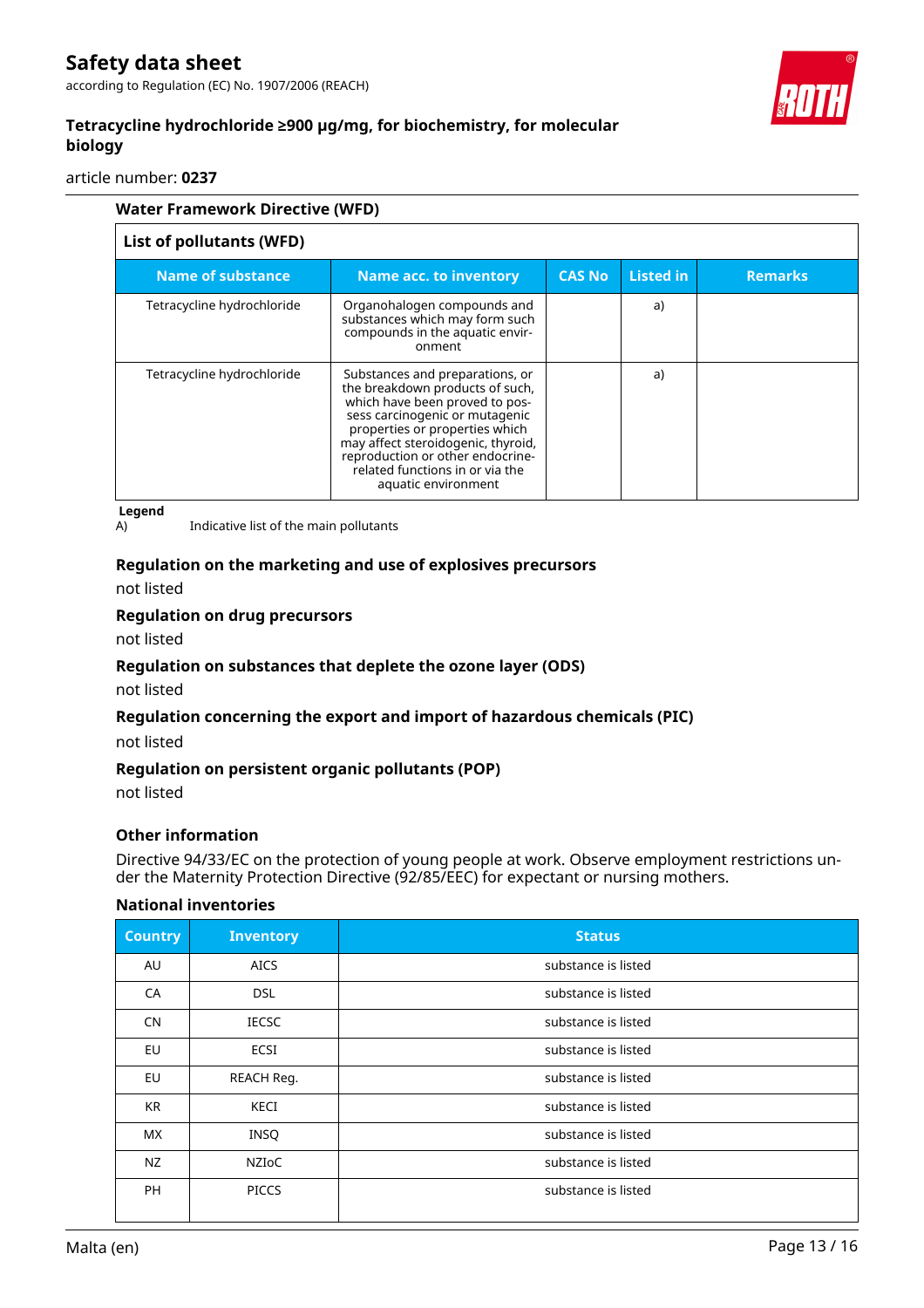according to Regulation (EC) No. 1907/2006 (REACH)



### **Tetracycline hydrochloride ≥900 µg/mg, for biochemistry, for molecular biology**

article number: **0237**

| <b>Country</b>                                                                                                                                     | <b>Inventory</b>                                                                                                                                                                                                                                                                                                                                                                                                    | <b>Status</b>                                                                                                                                |
|----------------------------------------------------------------------------------------------------------------------------------------------------|---------------------------------------------------------------------------------------------------------------------------------------------------------------------------------------------------------------------------------------------------------------------------------------------------------------------------------------------------------------------------------------------------------------------|----------------------------------------------------------------------------------------------------------------------------------------------|
| TR                                                                                                                                                 | <b>CICR</b>                                                                                                                                                                                                                                                                                                                                                                                                         | substance is listed                                                                                                                          |
| TW                                                                                                                                                 | TCSI                                                                                                                                                                                                                                                                                                                                                                                                                | substance is listed                                                                                                                          |
| US                                                                                                                                                 | TSCA                                                                                                                                                                                                                                                                                                                                                                                                                | substance is listed                                                                                                                          |
| Legend<br><b>AICS</b><br><b>CICR</b><br>DSL.<br>ECSI<br><b>IECSC</b><br><b>INSO</b><br>KECI<br>NZIoC<br><b>PICCS</b><br><b>TCSI</b><br><b>TSCA</b> | Australian Inventory of Chemical Substances<br>Chemical Inventory and Control Regulation<br>Domestic Substances List (DSL)<br>EC Substance Inventory (EINECS, ELINCS, NLP)<br>National Inventory of Chemical Substances<br>Korea Existing Chemicals Inventory<br>New Zealand Inventory of Chemicals<br>REACH Reg. REACH registered substances<br>Taiwan Chemical Substance Inventory<br>Toxic Substance Control Act | Inventory of Existing Chemical Substances Produced or Imported in China<br>Philippine Inventory of Chemicals and Chemical Substances (PICCS) |

#### **15.2 Chemical Safety Assessment**

No Chemical Safety Assessment has been carried out for this substance.

### **SECTION 16: Other information**

#### **Indication of changes (revised safety data sheet)**

Alignment to regulation: Regulation (EC) No. 1907/2006 (REACH), amended by 2020/878/EU

#### Restructuring: section 9, section 14

| <b>Section</b> | <b>Former entry (text/value)</b>                                                    | <b>Actual entry (text/value)</b>                                                                                             | Safety-<br>relev-<br>ant |
|----------------|-------------------------------------------------------------------------------------|------------------------------------------------------------------------------------------------------------------------------|--------------------------|
| 2.1            |                                                                                     | Classification according to Regulation (EC) No<br>1272/2008 (CLP):<br>change in the listing (table)                          | yes                      |
| 2.1            | Remarks:<br>For full text of Hazard- and EU Hazard-state-<br>ments: see SECTION 16. |                                                                                                                              | yes                      |
| 2.2            |                                                                                     | Pictograms:<br>change in the listing (table)                                                                                 | yes                      |
| 2.2            |                                                                                     | Hazard statements:<br>change in the listing (table)                                                                          | yes                      |
| 2.2            |                                                                                     | Precautionary statements - prevention:<br>change in the listing (table)                                                      | yes                      |
| 2.2            |                                                                                     | Precautionary statements - response:<br>change in the listing (table)                                                        | yes                      |
| 2.2            |                                                                                     | Labelling of packages where the contents do<br>not exceed 125 ml:<br>change in the listing (table)                           | yes                      |
| 2.3            | Other hazards:<br>There is no additional information.                               | Other hazards                                                                                                                | yes                      |
| 2.3            |                                                                                     | Results of PBT and vPvB assessment:<br>According to the results of its assessment, this<br>substance is not a PBT or a vPvB. | yes                      |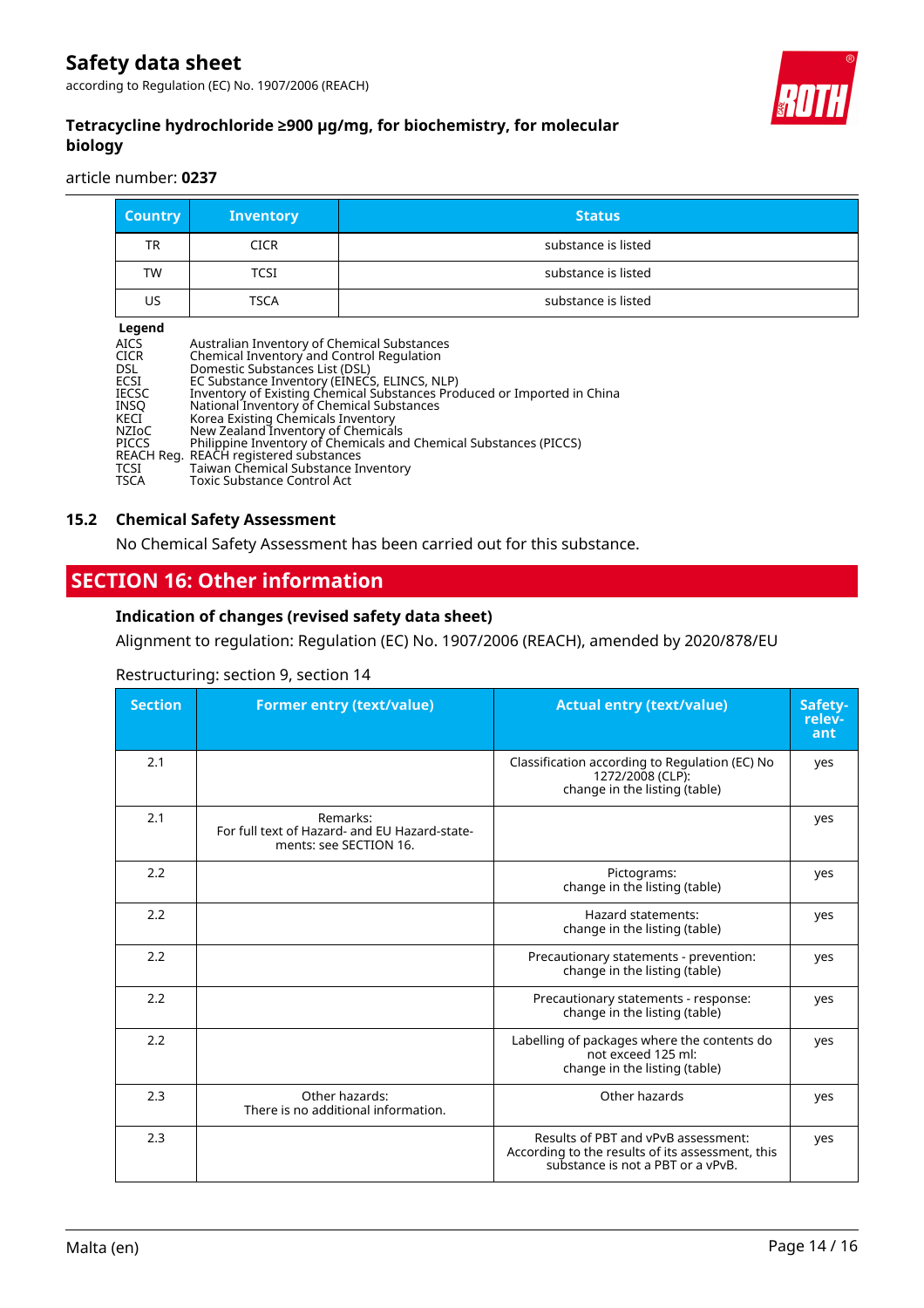



article number: **0237**

| <b>Abbreviations and acronyms</b> |                                                                                                                                                                                                                                 |  |
|-----------------------------------|---------------------------------------------------------------------------------------------------------------------------------------------------------------------------------------------------------------------------------|--|
| Abbr.                             | <b>Descriptions of used abbreviations</b>                                                                                                                                                                                       |  |
| <b>ADN</b>                        | Accord européen relatif au transport international des marchandises dangereuses par voies de naviga-<br>tion intérieures (European Agreement concerning the International Carriage of Dangerous Goods by In-<br>land Waterways) |  |
| <b>ADR</b>                        | Accord relatif au transport international des marchandises dangereuses par route (Agreement concern-<br>ing the International Carriage of Dangerous Goods by Road)                                                              |  |
| <b>ATE</b>                        | <b>Acute Toxicity Estimate</b>                                                                                                                                                                                                  |  |
| CAS                               | Chemical Abstracts Service (service that maintains the most comprehensive list of chemical substances)                                                                                                                          |  |
| <b>CLP</b>                        | Regulation (EC) No 1272/2008 on classification, labelling and packaging of substances and mixtures                                                                                                                              |  |
| <b>DGR</b>                        | Dangerous Goods Regulations (see IATA/DGR)                                                                                                                                                                                      |  |
| EC No                             | The EC Inventory (EINECS, ELINCS and the NLP-list) is the source for the seven-digit EC number, an identi-<br>fier of substances commercially available within the EU (European Union)                                          |  |
| <b>EINECS</b>                     | European Inventory of Existing Commercial Chemical Substances                                                                                                                                                                   |  |
| <b>ELINCS</b>                     | European List of Notified Chemical Substances                                                                                                                                                                                   |  |
| <b>GHS</b>                        | "Globally Harmonized System of Classification and Labelling of Chemicals" developed by the United Na-<br>tions                                                                                                                  |  |
| <b>IATA</b>                       | <b>International Air Transport Association</b>                                                                                                                                                                                  |  |
| IATA/DGR                          | Dangerous Goods Regulations (DGR) for the air transport (IATA)                                                                                                                                                                  |  |
| <b>ICAO</b>                       | <b>International Civil Aviation Organization</b>                                                                                                                                                                                |  |
| <b>IMDG</b>                       | International Maritime Dangerous Goods Code                                                                                                                                                                                     |  |
| <b>LC50</b>                       | Lethal Concentration 50%: the LC50 corresponds to the concentration of a tested substance causing 50 %<br>lethality during a specified time interval                                                                            |  |
| LD50                              | Lethal Dose 50 %: the LD50 corresponds to the dose of a tested substance causing 50 % lethality during a<br>specified time interval                                                                                             |  |
| <b>NLP</b>                        | No-Longer Polymer                                                                                                                                                                                                               |  |
| <b>PBT</b>                        | Persistent, Bioaccumulative and Toxic                                                                                                                                                                                           |  |
| <b>REACH</b>                      | Registration, Evaluation, Authorisation and Restriction of Chemicals                                                                                                                                                            |  |
| <b>RID</b>                        | Règlement concernant le transport International ferroviaire des marchandises Dangereuses (Regula-<br>tions concerning the International carriage of Dangerous goods by Rail)                                                    |  |
| <b>SVHC</b>                       | Substance of Very High Concern                                                                                                                                                                                                  |  |
| <b>VOC</b>                        | Volatile Organic Compounds                                                                                                                                                                                                      |  |
| vPvB                              | Very Persistent and very Bioaccumulative                                                                                                                                                                                        |  |

#### **Key literature references and sources for data**

Regulation (EC) No 1272/2008 on classification, labelling and packaging of substances and mixtures. Regulation (EC) No. 1907/2006 (REACH), amended by 2020/878/EU.

Agreement concerning the International Carriage of Dangerous Goods by Road (ADR). International Maritime Dangerous Goods Code (IMDG). Dangerous Goods Regulations (DGR) for the air transport (IATA).